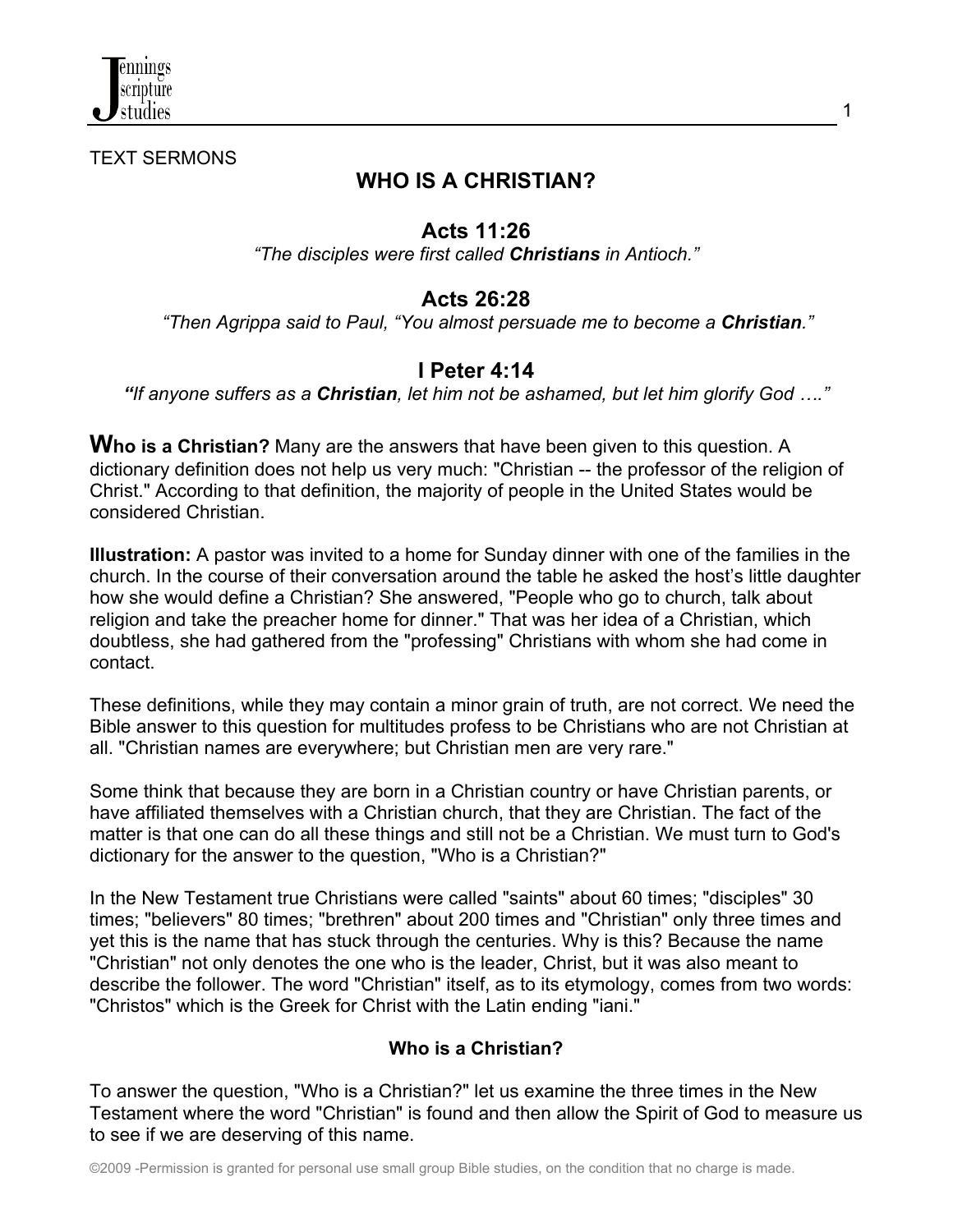#### **I. A CHRISTIAN IS ONE WHO BELIEVES IN CHRIST.**

*"King Agrippa, do you believe the prophets? I know that you do believe." Then Agrippa said to Paul, 'You almost persuade me to become a Christian.'"* (Acts 11:27, 28)

The apostle Paul witnessed to King Agrippa and encouraged him to believe savingly in Jesus Christ. In doing so he was not advocating a simple belief in the existence of Christ. There are those who do believe in the historical Jesus Christ -- that He was an actual person who lived in history and because they believe the historical record of his personhood, they assume that they are Christians. That cannot be the case at all. There are those who vehemently reject Jesus Christ as Savior, but who do believe that He existed.

James, in his epistle writes, "The devils also believe, and tremble." (James 2:19) To merely believe in the existence of Jesus Christ is only to believe as the devil believes. Obviously, this is not a saving belief. Agrippa himself already believed in the physical existence of Jesus Christ. Paul was not trying to convince Agrippa that Jesus existed.

A Christian is one who not only believes in the existence of Jesus Christ but who also willingly and lovingly embraces Jesus Christ as Savior from sin. Agrippa did not embrace Jesus Christ as his Savior. The word "believe" means to trust in, cling to, and rely upon. Therefore not just a profession of the religion of Christ but the possessor of the person of Christ is a Christian.

**Illustration:** Evangeline Booth, daughter of William Booth the founder of the Salvation Army, when a little girl, had a pet monkey. One day she dressed the monkey in a specially made uniform of the Salvation Army. Her mother was displeased. She hastily undressed the monkey, but little Evangeline couldn't understand. "Why did you undress the monkey?" she asked. Mother Booth replied, "Because the monkey doesn't have the life and so it cannot wear the uniform!" No person should call themselves a Christian who does not have the life of Christ. I John 5:12 reads, *"He that has the Son has life."* God-life is the portion of those who have embraced the Son of God as their Savior. They and they alone are qualified to call themselves by the holy name "Christian"!

### **II. A CHRISTIAN IS ONE WHO BELONGS TO CHRIST.**

*"The disciples were first called Christians in Antioch."* (Acts 11:26)

It was in Antioch that the disciples were first called by the name "Christian." The people of Antioch named the followers of Christ by what the Antiochian's saw in them - they saw in them the Lord Jesus Christ! They knew that these persons who were dubbed "Christian" belonged to The Christ. Their love, their lives and their labors were absorbed by their loyalty to Jesus.

Antioch was 300 miles north of Jerusalem, located on the main route of travel and trade to the rich Mesopotamian Valley. It was the capital of Syria, the third-largest city in the Roman Empire with approximately 1/2 million population. It was a great commercial center and also a center of heathen worship. There was the grave of Daphne, where heathenism appeared in its most tempting and debasing form. This was the setting in which the disciples were first called "Christians" - not in religious Jerusalem, but in wicked Antioch.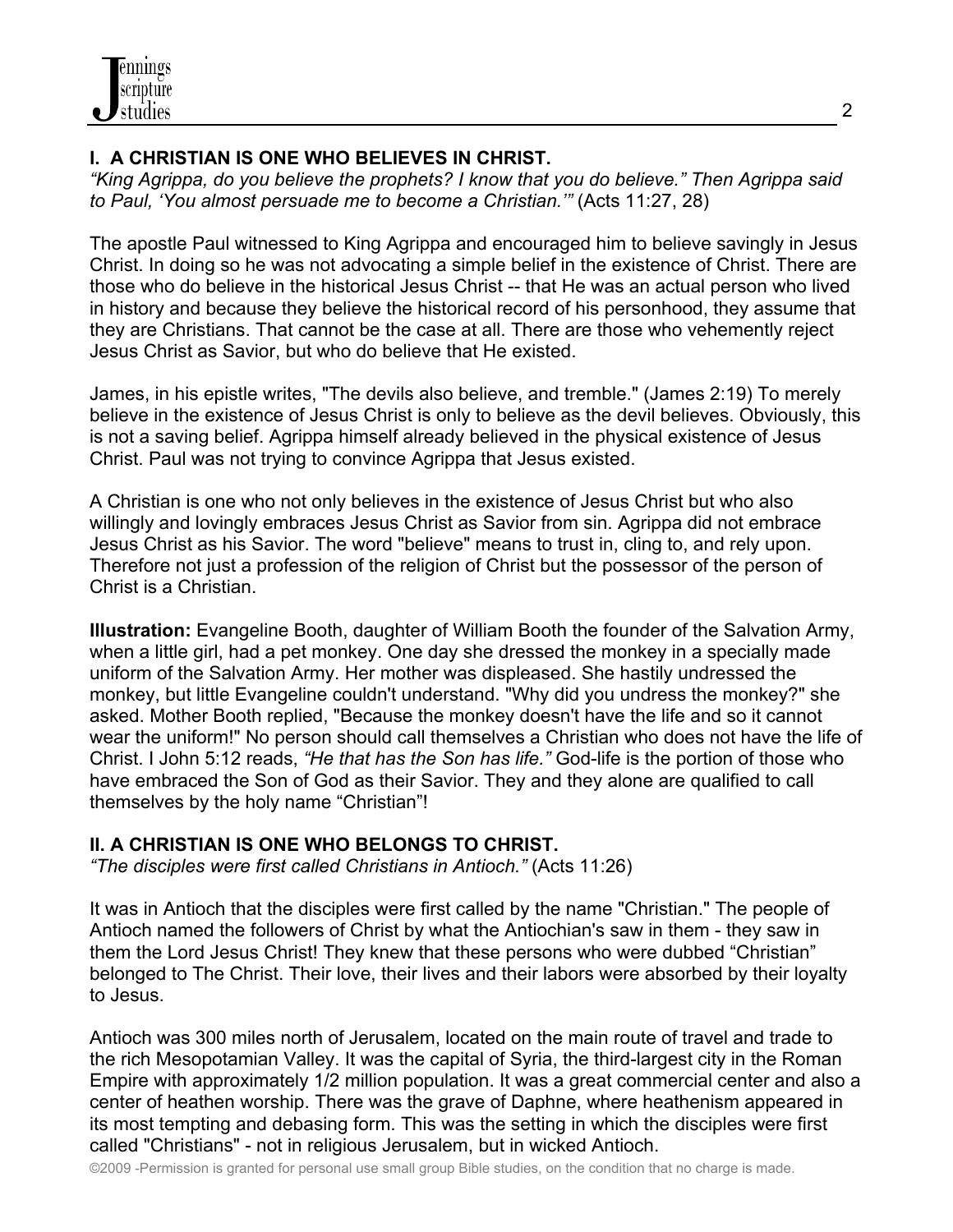Here in this city of sin, the disciples light brightly shone. Here, where they dared to be different, they received the name "Christian". The name identified those who followed Christ as belonging to Him. These people were different, their speech was different, their lifestyle was different, their pursuits were different and their purpose in life was different from the general citizenry of Antioch. Although the name "Christian" may have been given initially as a derisive nick-name, it nevertheless, correctly described them.

The trouble today is that the average Christian does not like being different. This is an age of conformity. Separation, or the Bible word "holiness", is not popular among professing Christians who want the best of both worlds. The stock excuse is, "Everybody is doing it" whatever the sinful "it" is! They do not like to be conspicuous and so they just go along with the crowd. Many are Christians in name only and those among whom they live and work would hardly recognize that there is any difference between them and those who are not the people of the Lord.

Matthew Henry said, "I reckon him a Christian indeed that is neither ashamed of the gospel nor a shame to it." How many who call themselves Christian are sneered at, ridiculed and/or reproached because they choose to follow the Lord and refuse to go with the crowd? How many who belong to Christ Jesus dare to openly live godly lives and are not ashamed of Him? It is of little consequence if church members call each other "Christian"; the more significant matter is: does the sinful society in which we live call us Christian? Is it obvious to them that we belong to Jesus Christ?

**Illustration:** Some inner-city derelicts from skid row were hired by a restaurant to carry signs advertising the restaurant. The signs told of the splendid meals served there and invited the public to follow the sign-bearer to the restaurant. But, the men who were carrying the signs were shabby and hungry looking in appearance. They were such poor advertisements of the restaurant they were advertising that no one followed them.

Many there are who wear the name "Christian" but are poor advertisements for such a high calling. The devil is willing for a person to profess Christianity just as long as he does not practice it. Evangelist D. L. Moody said, "The Christian is the world's Bible, and in many cases a revision is necessary."

#### **My Neighbor's Bible** *"I am my neighbor's Bible He reads me when we meet; He reads me when I'm idle, He reads me in the street."*

#### **III. A CHRISTIAN IS ONE WHO BEHAVES LIKE CHRIST.**

*"If anyone suffers as a Christian, let him not be ashamed, but let him glorify God in this matter."* (I Peter 4:16)

Verse 16 above is preceded by these words: *"If you are reproached for the name of Christ, blessed are you, for the Spirit of glory and of God rests upon you. On their part He is blasphemed, but on your part He is glorified. But let none of you suffer as a murderer, a thief, an evildoer, or as a busybody in other people's matters."* (I Peter 4:14-15)

©2009 -Permission is granted for personal use small group Bible studies, on the condition that no charge is made.